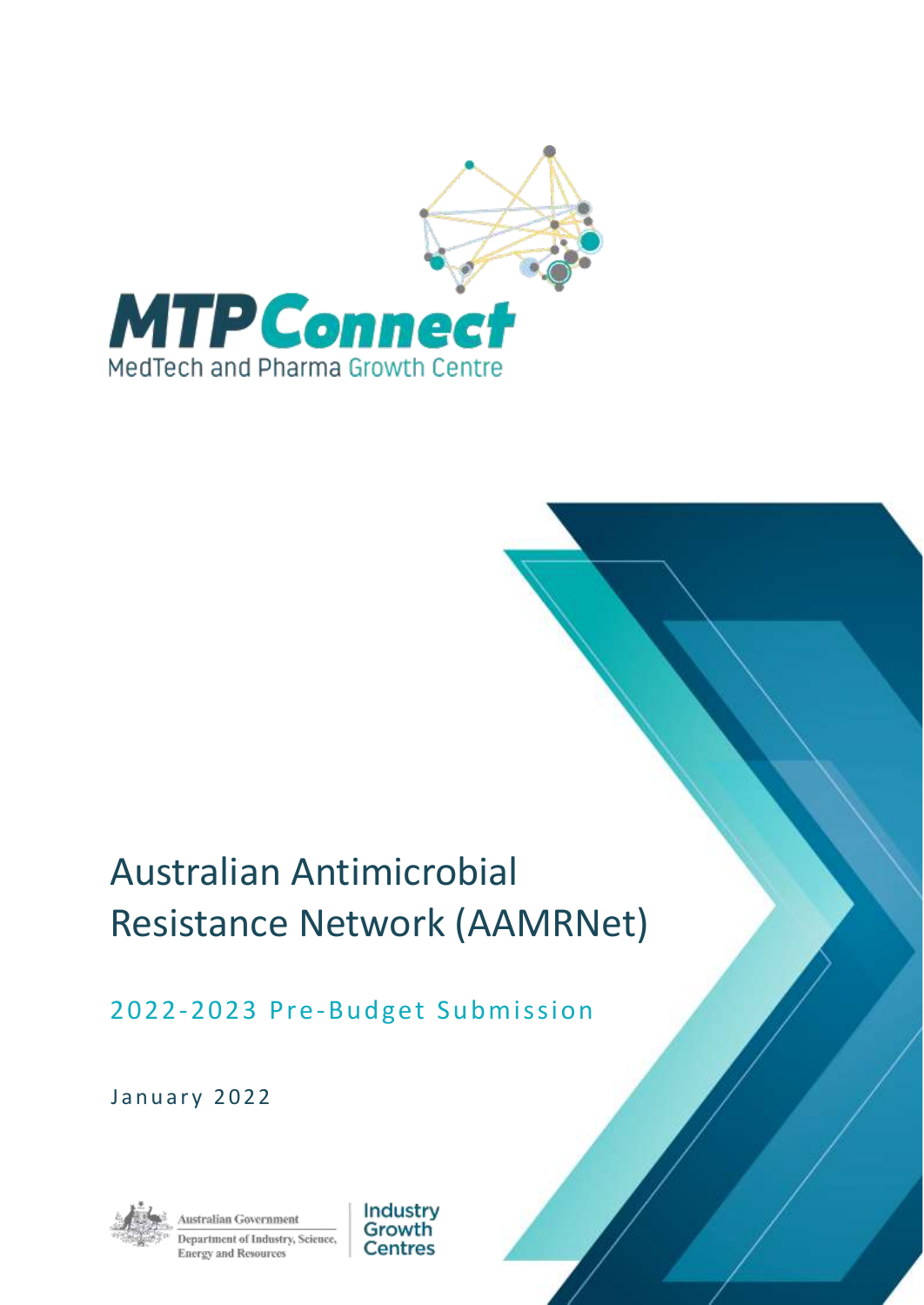## **CONTENTS**

|    | 1. Ensure the sustainability of AAMRNet through the provision of new funding5 |  |
|----|-------------------------------------------------------------------------------|--|
|    |                                                                               |  |
|    |                                                                               |  |
|    |                                                                               |  |
|    |                                                                               |  |
|    |                                                                               |  |
| 2. |                                                                               |  |
|    |                                                                               |  |
|    |                                                                               |  |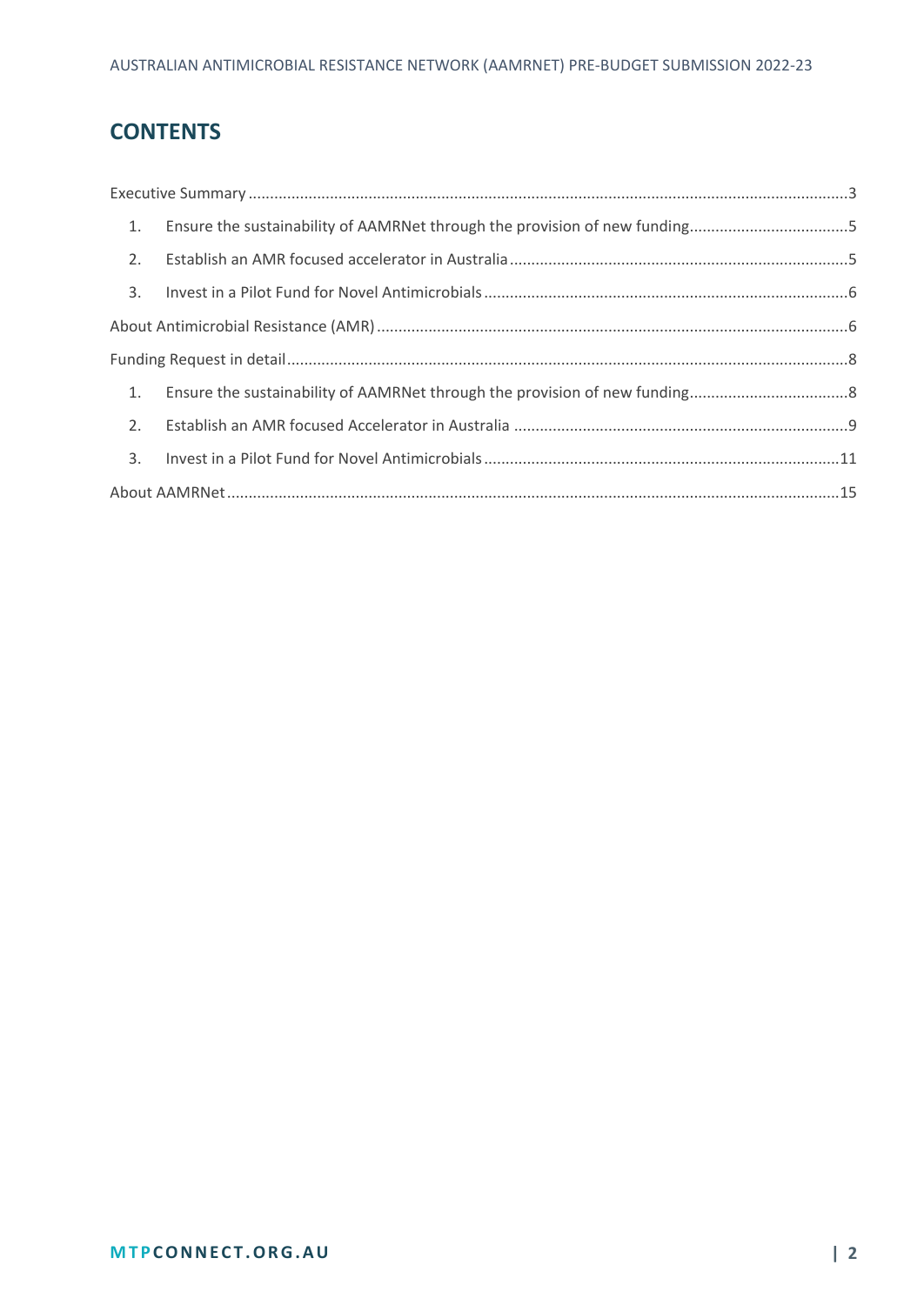### <span id="page-2-0"></span>**EXECUTIVE SUMMARY**

The Australian Antimicrobial Resistance Network - AAMRNet – is an Australian-first network bringing together key stakeholders from industry, clinicians and research to address the impact of antimicrobial resistance (AMR) on human health.

The network was established in 2020, delivering on a key recommendation of the report, *[Fighting](https://www.mtpconnect.org.au/images/mtpc_fighting_superbugs_web_230920.pdf)  [Superbugs: A Report on the Inaugural Meeting of Australia's Antimicr](https://www.mtpconnect.org.au/images/mtpc_fighting_superbugs_web_230920.pdf)obial Resistance Stakeholders***,** published by MTPConnect, the Growth Centre for the Medical Technology, Biotechnology and Pharmaceutical sector.

AAMRNet is operated by MTPConnect with cross-sector stakeholder investment and support.

#### **Industry contributions provided by:**

- Pfizer ANZ
- **CSIRO**
- MSD Australia
- GSK Australia
- **Botanix Pharmaceuticals**
- **Recce Pharmaceuticals**
- SpeeDx
- Medicines Australia
- Biointelect
- Monash Centre to Impact AMR

#### **Partner organisations:**

- DMTC Limited
- GARDP Switzerland
- AusBiotech Ltd
- Roche Diagnostics Australia
- Menzies School of Health Research
- Formulytica Pty Ltd
- Epichem Pty Ltd
- BiomeBank
- **LBT Innovations**
- Microbio
- Incubator for Antibacterial Therapies in Europe (INCATE)
- Community for Open Antimicrobial Drug Discovery (CO-ADD)
- Monash Biomedicine Discovery Institute
- **RESULTS International Australia**

The COVID-19 pandemic and its health and economic impacts provide a stark reminder of the need to focus on Australia's health security and has demonstrated the importance of strengthening preparedness for global health threats such as the one posed by AMR.

The threat of AMR to the health and welfare of Australians and the sustainability of our healthcare system cannot be underestimated. Only recently, CSIRO Biosecurity Research Director, Dr Paul de Barro, stated "it's the biggest human health threat, bar none. COVID is not anywhere near the potential impact of AMR"<sup>1</sup> .

The estimated annual impact of AMR on the Australian economy by 2050 will be between \$142 - \$283 billion<sup>2</sup>. Globally, AMR is on track to claim 10 million lives per year and put at risk a cumulative US\$100 trillion of economic output if no action is taken by 2050 $^3$ .

Australia's *National Antimicrobial Resistance Strategy – 2020 & Beyond<sup>4</sup>* has identified a range of priorities to help slow the development of AMR.

<sup>1</sup> The Guardian Australia (2020): https://www.theguardian.com/world/2020/sep/10/superbugs-a-far-greater-risk-than-covid-in-pacific-scientistwarns

<sup>&</sup>lt;sup>2</sup> Superbugs to trigger our next global financial crisis, OUTBREAK consortium (2020)

<sup>&</sup>lt;sup>3</sup> Tackling drug-resistant infections globally. The Review on Antimicrobial Resistance Chaired by Jim O'Neill. (22016). [https://amr](https://amr-review.org/sites/default/files/160525_Final%20paper_with%20cover.pdf)[review.org/sites/default/files/160525\\_Final%20paper\\_with%20cover.pdf](https://amr-review.org/sites/default/files/160525_Final%20paper_with%20cover.pdf)

<sup>4</sup> Australia's National Antimicrobial Resistance Strategy – 2020 and Beyond, [Australia's National Antimicrobial Resistance S](https://www.amr.gov.au/resources/australias-national-antimicrobial-resistance-strategy-2020-and-beyond)trategy - 2020 and [Beyond | Antimicrobial resistance \(amr.gov.au\)](https://www.amr.gov.au/resources/australias-national-antimicrobial-resistance-strategy-2020-and-beyond)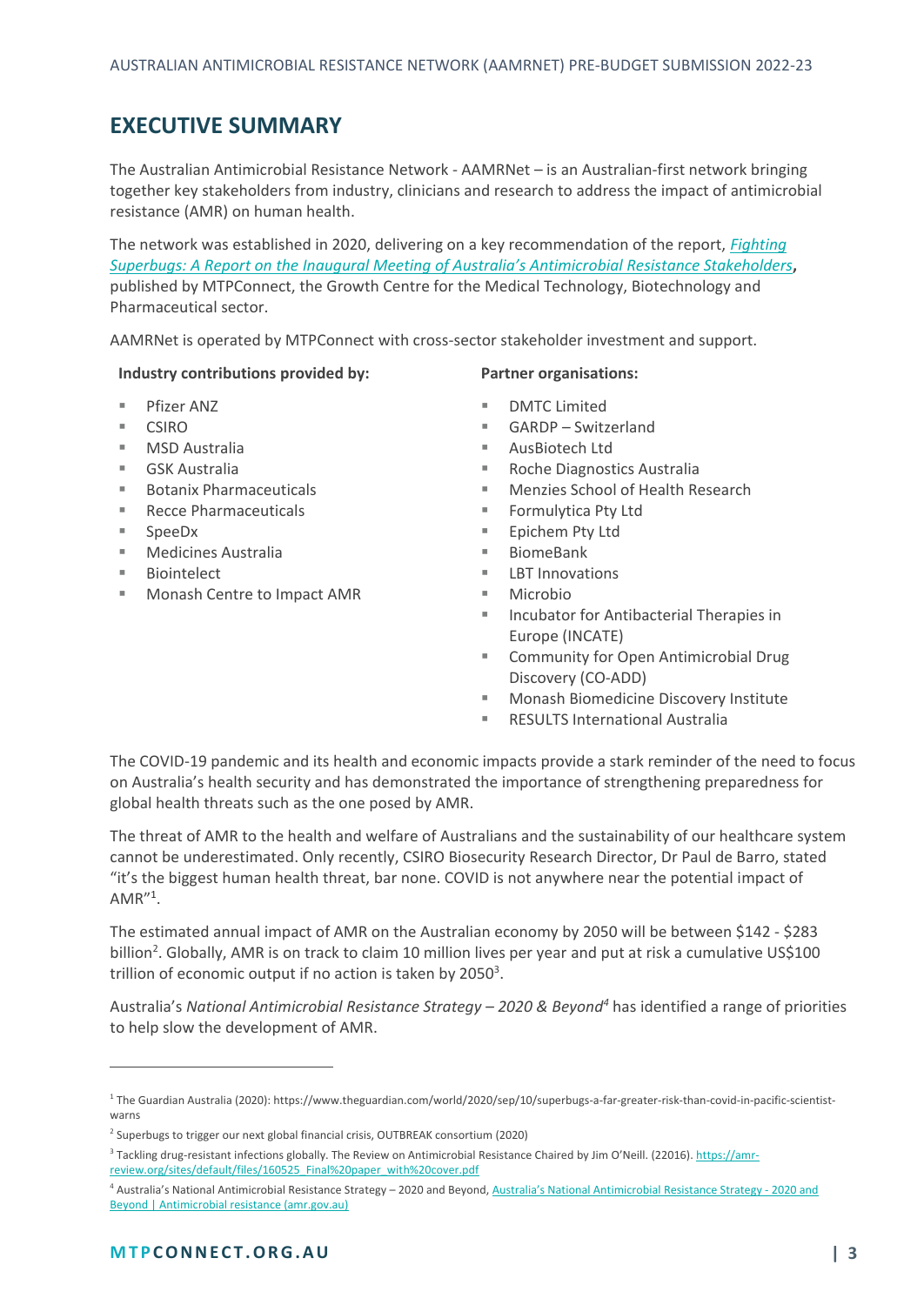The key elements included in the National Strategy are all critical to address the impact of AMR and no one element on its own will solve this global crisis. However, despite best efforts around prevention, education, surveillance and antibiotic stewardship, AMR will continue to occur. As a result, novel antimicrobials, vaccines and companion diagnostics remain crucial tools for protecting the health of Australians. For example, companion diagnostics improve not only surveillance but stewardship and vaccines help reduce the burden of infectious disease and related use of antibiotics. And without effective antibiotics, it would simply be too dangerous to perform a range of other medical procedures such as some surgeries and cancer treatments.

Antimicrobials save lives, limbs, keep people out of hospital and shorten the length of stay for hospital inpatients.

A robust pipeline of new antimicrobials is central to combatting AMR, however the World Health Organisation has warned that the pipeline of antimicrobials is "insufficient to tackle the challenge of increasing emergence and spread of antimicrobial resistance" 5 .

There is a clear, critical, and established unmet need when it comes to the development and commercialisation of new antimicrobials.

There is widespread consensus that a combination of 'push' and 'pull' incentives are required to support new discovery, early clinical trials and, for medicines that show promise, suitable reimbursement assessment. Push incentives are critical to help early-stage R&D, but are on their own not enough. A stark reminder of this is Achaogen<sup>6</sup>, a small company that had benefitted from push incentives to gain FDA approval for its first product to treat complicated urinary tract infections. However, less than a year after launching their product, they filed for bankruptcy after sales of less than \$1 million over that time<sup>7</sup>. Key to overcoming this market failure will be finding ways to fully recognise the societal value of antimicrobials through de-linking payments to companies from the volume of antibiotics sold. Market-based or 'pull' incentives that assist developers to bring their products to the bedside are crucial to stimulate the development of new antimicrobials and ensure patient access.

Confirming the importance of pull incentives, on 13 December 2021 the G7 Finance Ministers released a statement on Actions to Support Antibiotic Development<sup>8</sup> with a view to strengthening G7 preparedness against the "silent pandemic" of AMR. The statement notes that "different factors including market failure contribute to the lack of development of new antibiotics, with no new class of antibiotic coming to market for more than three decades." It commits all G7 members "to expedite their implementation of existing strategies… and to take additional specific and appropriate steps to address the antibiotic market failure and create the right economic conditions to preserve essential existing antibiotics and ensure their access, strengthen AMR antibiotic R&D, and bring new drugs to market where they meet identified public health needs".

The statement outlines possible steps including "exploring a range of market incentive options, with a particular emphasis on supporting relevant pull incentives, implementing new pilot projects, contributing to new national governance structures to develop economic strategies to strengthen antibiotic development, and exploring legislative and regulatory measures".

The Standing Committee on Health, Aged Care and Sport, chaired by Trent Zimmerman MP, has also acknowledged the seriousness of the problem. In its report; *The New frontier – [Delivering better health for](https://parlinfo.aph.gov.au/parlInfo/download/committees/reportrep/024755/toc_pdf/TheNewFrontier-DeliveringbetterhealthforallAustralians.pdf;fileType=application%2Fpdf)  [all Australians](https://parlinfo.aph.gov.au/parlInfo/download/committees/reportrep/024755/toc_pdf/TheNewFrontier-DeliveringbetterhealthforallAustralians.pdf;fileType=application%2Fpdf)*, in which antimicrobials feature prominently, the Committee recommends the Australian

<sup>5</sup> World Health Organisation, (2019), 2019 Antibacterial Agents in Clinical Development – An analysis of the antibacterial clinical development pipeline

<sup>6</sup> <https://needham.bluematrix.com/docs/pdf/e821e131-b928-4b4d-86dd-63ec995e6e21.pdf>

<sup>7</sup> Medicines Australia[, Department-of-Health-Australias-Antimicrobial-Resistance-Strategy-2020-and-beyond.pdf \(medicinesaustralia.com.au\)](https://www.medicinesaustralia.com.au/wp-content/uploads/2020/11/Department-of-Health-Australias-Antimicrobial-Resistance-Strategy-2020-and-beyond.pdf)

<sup>8</sup> https://www.g7uk.org/wp-content/uploads/2021/12/AMR-G7-Finance-Ministers-statement-on-supporting-antibiotic-development-final-13-Dec-2021.pdf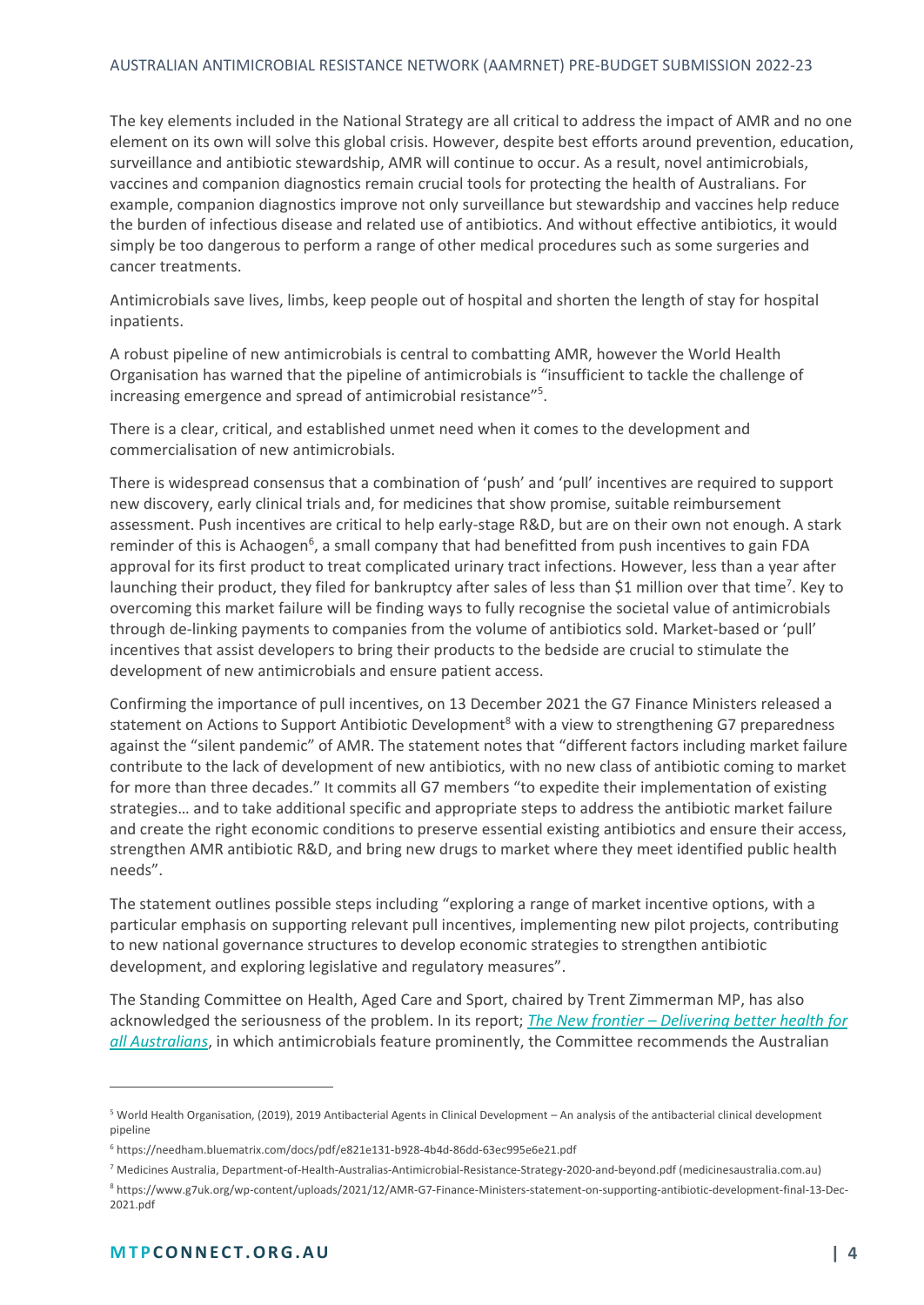Government takes strong action, including at Recommendation 27, which outlines several initiatives including:

- Consider future funding initiatives for novel drug discovery and support research and development partnerships in Australia. This would assist new drugs and novel medical technologies in early stage and pre-commercial development.
- In partnership with the states and territories, develop and implement a pilot scheme for valuebased payments for new antimicrobial drugs.

The Australian Government has made substantial PBS savings relating to systemic anti-infectives over the past few years, saving almost \$2 billion or 65.5 per cent in 2019-20 when compared with 2016-17. There is therefore a significant opportunity to reinvest some of those savings, and direct targeted new investments, into initiatives to combat AMR.

With such a broad and engaged stakeholder base representing industry and research, AAMRNet is uniquely placed to drive impactful AMR initiatives. With targeted funding support, AAMRNet will take positive steps to deliver on several of the recommendations from Zimmerman inquiry. Its work will also help ensure Australians have fast access to the best medicines and send a strong message to the global community that Australia is committed to addressing this urgent public health challenge.

**AAMRNet seeks an investment of \$3.55 million in three specific areas to support the National Strategy and enhance its work to combat AMR:**

#### <span id="page-4-0"></span>**1. Ensure the sustainability of AAMRNet through the provision of new funding**

- An investment of **\$1.5 million over three years** would ensure the sustainability of AAMRNet and enable it to operate sustainably, independent of MTPConnect
- Employ two highly qualified people to operate and drive the activities of AAMRNet
- The investment would build on the funding and in-kind contributions from MTPConnect through the Growth Centres Project Fund program and the financial and in-kind contributions provided by industry
- A sustainable AAMRNet would provide the Australian Government with critical access to the key opinion leaders working in the AMR sector in Australia.

#### <span id="page-4-1"></span>**2. Establish an AMR focused accelerator in Australia**

- An investment of \$1.8 million over three years would enable AAMRNet to establish and operate an AMR-focused accelerator in Australia that could be fully endorsed by CARB-X (Combating Antibiotic-Resistant-Bacteria)<sup>9</sup> and integrated into its Global Accelerator Network. CARB-X wrote to the Minister for Health in November 2020 confirming that it would expect to fully endorse any accelerator that was established with the support of the Australian Government. The proposed budget is comparable to the operating budgets of CARB-X accelerators in other countries, including the US and India.
- **This investment would leverage work already being done by AAMRNet in collaboration with CSIRO** and could generate a significant return to the Australian economy, including potentially more than \$50 million over five years in overseas funding into Australian biotechnology companies and research groups.

<sup>9</sup> www.carb-x.org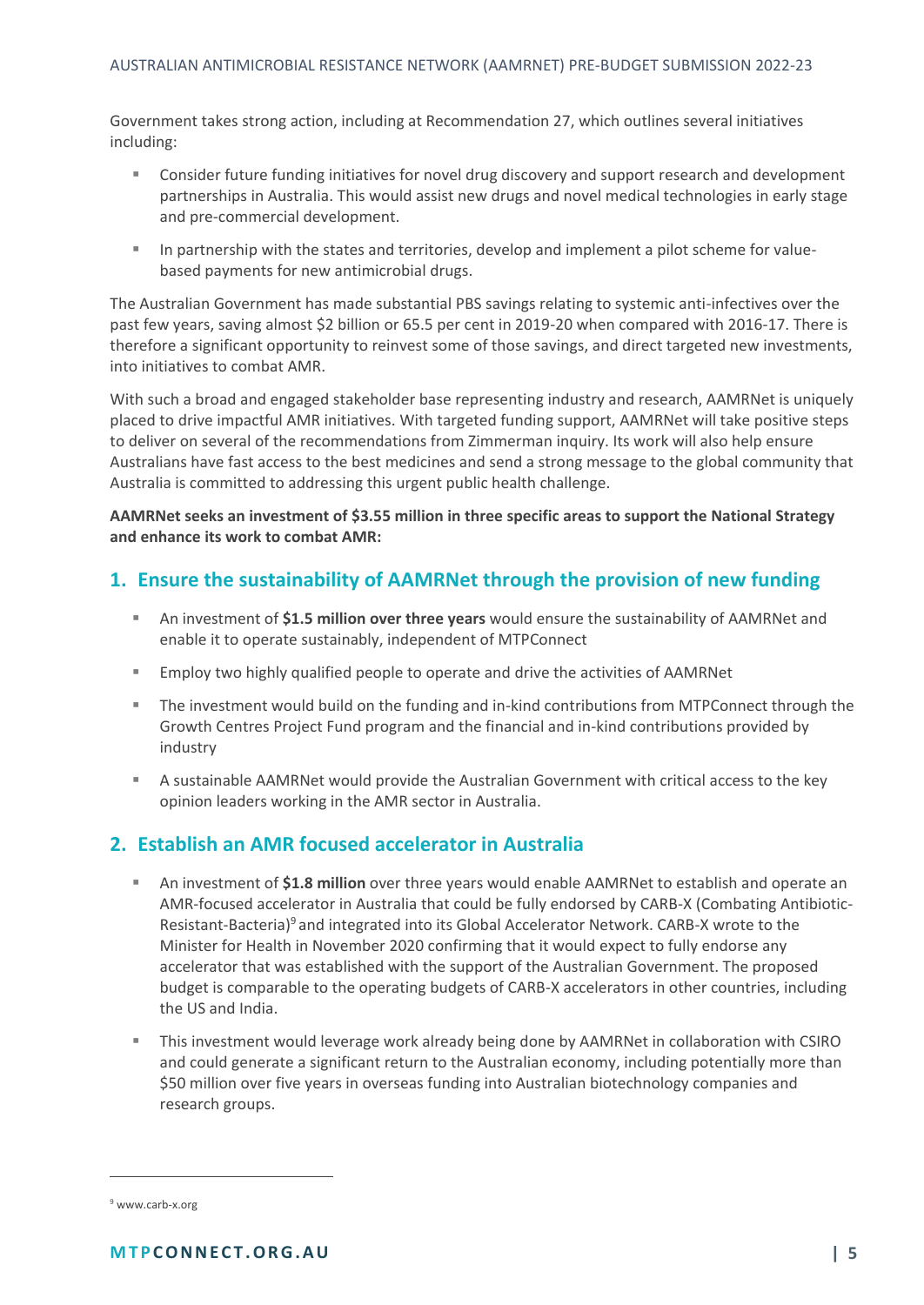- An equally important role for an Australian AMR-focused Accelerator integrated into the CARB-X Global Network would be to attract foreign direct investment (FDI), promoting Australia's R&D capabilities in AMR to all companies that receive CARB-X grants, including biotech and diagnostic companies in the US and Europe. Bugworks (India), for example, has received CARB-X funding and recently established an Australian subsidiary to support a Phase I clinical trial for its new antibiotic. The proposed accelerator would seek to facilitate more of these kinds of FDI outcomes.
- **EXECO Additionally, the Accelerator would develop a publicly accessible dashboard for researchers, public** health organisations and public and private funders and investors (from Australia and globally) to follow current strengths in Australia's AMR R&D pipeline as it relates to human health. This dashboard data could be aligned with the existing [Global AMR R&D hub,](https://dashboard.globalamrhub.org/reports/investments/overview) ensuring visibility of Australian AMR R&D for attracting funding from beyond our shores. The funding would also enable the dashboard to be maintained by AAMRNet for three years.
- CARB-X is a global non-profit partnership supported by several donor countries and philanthropies such as the Bill & Melinda Gates Foundation and the Wellcome Trust. CARB-X is dedicated to accelerating the development of new therapeutics, vaccines, and diagnostics to combat AMR. It supports a global network of accelerators and has total US\$480 million to invest, typically up to US\$8 million for selected projects.

#### <span id="page-5-0"></span>**3. Invest in a Pilot Fund for Novel Antimicrobials**

- An initial investment of \$250,000 would enable AAMRNet to scope and design a model for an innovative reimbursement pilot program for novel antimicrobials fit-for-purpose for the Australian market.
- The investment would leverage existing work being done by the Australian Government Department of Health, as well as the expertise and networks of AAMRNet. It would also align strongly with a key recommendation of the Standing Committee on Health Aged Care and Sport's report; *The New frontier – Delivering better health for all Australians.*
- The model would be developed in collaboration with AAMRNet and would consider relevant aspects of models being explored internationally, such as the UK's de-linked approach where reimbursement is not linked to the value of the antimicrobials sold, but rather to their broader value to society.
- The pilot fund would provide access, and support the appropriate use of novel antimicrobials for clinicians to prescribe to the right patient at the right time. It would also encourage investment in AMR R&D and would demonstrate Australia's leadership in the face of a looming global health crisis.

## <span id="page-5-1"></span>**ABOUT ANTIMICROBIAL RESISTANCE (AMR)**

AMR occurs when bacteria, parasites, viruses, or fungi change to protect themselves from the effects of the antimicrobial drugs that are designed to destroy them. It has been described by the Centers for Disease Control and Prevention (CDC) as "one of the biggest public health challenges of our time"<sup>10</sup> and the WHO has cautioned that it is possible that a "post-antibiotic era" may be coming, where minor infections currently easily treated with common antibiotics – may become deadly $^{11}$ .

<sup>10</sup> <https://www.cdc.gov/drugresistance/index.html>

<sup>&</sup>lt;sup>11</sup> World Health Organization. 2014. Antimicrobial Resistance Global Report on Surveillance.

[https://apps.who.int/iris/bitstream/handle/10665/112642/9789241564748\\_eng.pdf;jsessionid=FAA9126AD29D83C9BD29A1B8EA167FD8?sequenc](https://apps.who.int/iris/bitstream/handle/10665/112642/9789241564748_eng.pdf;jsessionid=FAA9126AD29D83C9BD29A1B8EA167FD8?sequence=1)  $e=1$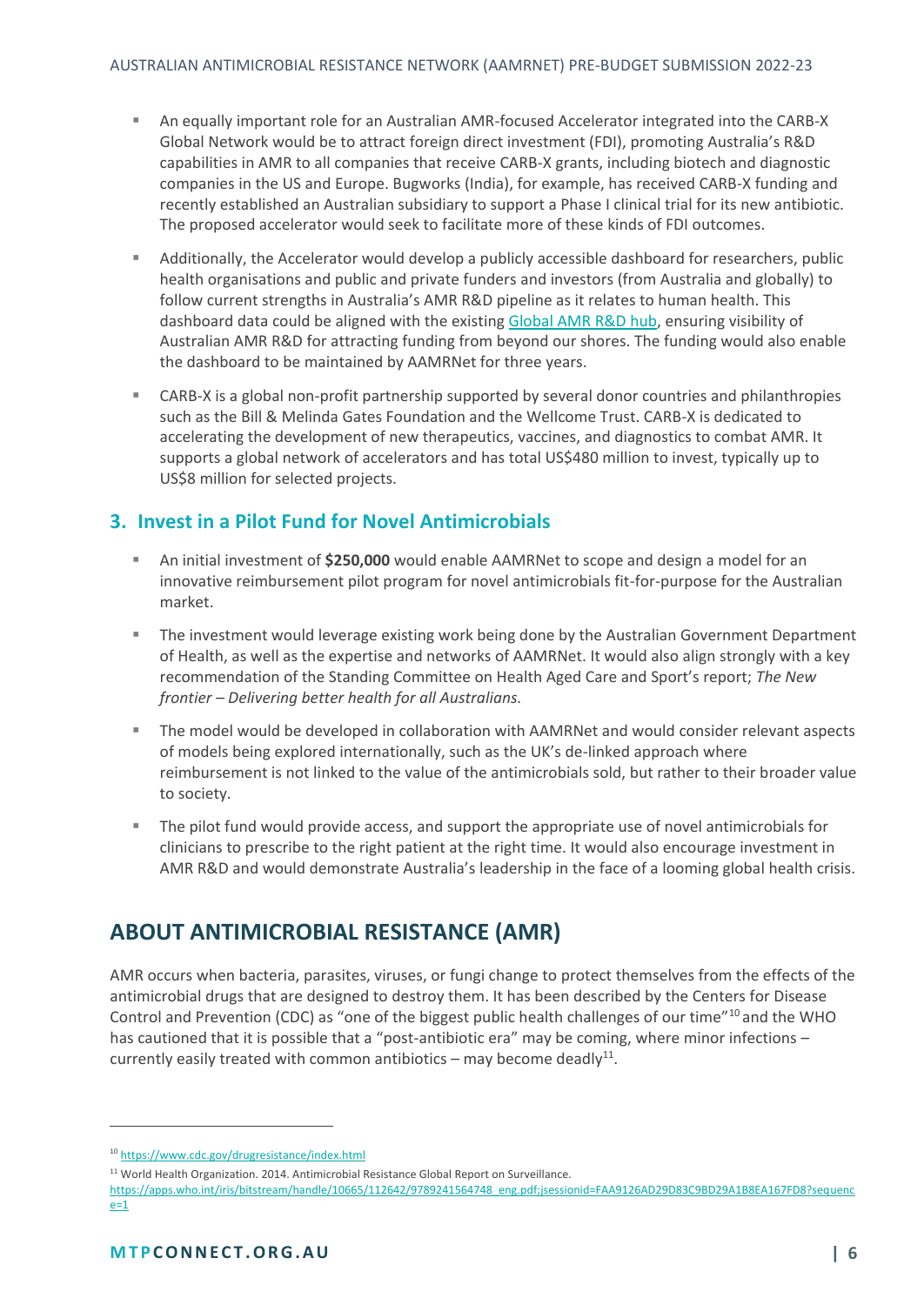The Australian Group on Antimicrobial Resistance (AGAR) described AMR as "…a risk to patient safety because it reduces the range of antimicrobials available to treat infections. It also increases morbidity and mortality associated with infections caused by multidrug-resistant organisms. AMR may also limit future capacity to perform medical procedures such as organ transplantation, cancer chemotherapy, diabetes management and major surgery because of a lack of effective antimicrobials"<sup>12</sup>.

AMR is on track to claim 10 million lives per year globally and put at risk a cumulative US\$100 trillion of economic output if no action is taken by 2050<sup>13</sup>. In Australia, the estimated annual impact of AMR on the economy by 2050 will be between \$142 - \$283 billion<sup>14</sup>. A recent Australian study showed that an increase in resistance to GP prescribed first line antibiotics from 21 to 50 per cent could see annual healthcare costs relating to urinary tract infections increase from \$1.1 - A\$1.6 billion by 2030<sup>15</sup>.

Serious concern exists that AMR may worsen due to the COVID-19 pandemic. A US multicentre study reported that 72 per cent of COVID-19 patients received antibiotics even when not clinically indicated<sup>16</sup> and antibiotic use was shown to be very high (91.3 per cent) in patients with COVID-19 admitted to intensive care/high dependency units<sup>17</sup>.

Drug resistant infections are a growing and silent pandemic and combatting this threat will require a longterm global One Health approach that includes ensuring a robust pipeline of novel antimicrobials, as highlighted in Australia's National Antimicrobial Resistance Strategy - 2020 and Beyond<sup>18</sup>, the USA National Action Plan for Combating Antibiotic-Resistant Bacteria, 2020-2025<sup>19</sup> and The Wellcome Trust's report on "The Global Response to AMR"<sup>20</sup>.

The world is recognising and responding to the threat as demonstrated by the aforementioned G7 statement and numerous global and regional AMR-related alliances. These are public-private partnerships involving industry, government and not-for-profit organisations and include CARB-X, the Global Antibiotic R&D Partnership (GARDP), the Foundation for Innovative New Diagnostics (FIND) and the AMR Action Fund, a partnership of over 20 leading biopharmaceutical companies which expects to invest more than US\$1 billion to bringing 2-4 new antibiotics to patients by 2030.

<sup>&</sup>lt;sup>12</sup> Australian Group on Antimicrobial Resistance; Sepsis Outcome Programs, 2018 Report

<sup>&</sup>lt;sup>13</sup> Tackling drug-resistant infections globally. The Review on Antimicrobial Resistance Chaired by Jim O'Neill. (22016). [https://amr](https://amr-review.org/sites/default/files/160525_Final%20paper_with%20cover.pdf)[review.org/sites/default/files/160525\\_Final%20paper\\_with%20cover.pdf](https://amr-review.org/sites/default/files/160525_Final%20paper_with%20cover.pdf)

<sup>&</sup>lt;sup>14</sup> Superbugs to trigger our next global financial crisis, OUTBREAK consortium (2020)

<sup>15</sup> OUTBREAK consortium. A One Health antimicrobial resistance economic perspective (2020). Sydney, Australia: UTS

<sup>&</sup>lt;sup>16</sup> GARDP. Learning from COVID-19 to Tackle Antibiotic Resistance (2020)[. https://gardp.org/uploads/2020/11/GARDP-Learning-COVID19-Tackle-](https://gardp.org/uploads/2020/11/GARDP-Learning-COVID19-Tackle-AMR-En.pdf)[AMR-En.pdf](https://gardp.org/uploads/2020/11/GARDP-Learning-COVID19-Tackle-AMR-En.pdf)

<sup>&</sup>lt;sup>17</sup> MTPConnect. 2020. 'Fighting Superbugs: A Report on the Inaugural Meeting of Australia's Antimicrobial Resistance Stakeholders'

<sup>&</sup>lt;sup>18</sup> Australia's National Antimicrobial Resistance Strategy – 2020 and Beyond, Publications Number: 12589 [https://www.amr.gov.au/news/australias](https://www.amr.gov.au/news/australias-national-antimicrobial-resistance-strategy-2020-and-beyond)[national-antimicrobial-resistance-strategy-2020-and-beyond](https://www.amr.gov.au/news/australias-national-antimicrobial-resistance-strategy-2020-and-beyond)

<sup>&</sup>lt;sup>19</sup> USA National Action Plan for Combating Antibiotic-Resistant Bacteria, 2020-2025 (Oct 2020[\) https://aspe.hhs.gov/pdf-report/carb-plan-2020-](https://aspe.hhs.gov/pdf-report/carb-plan-2020-2025) [2025](https://aspe.hhs.gov/pdf-report/carb-plan-2020-2025)

<sup>&</sup>lt;sup>20</sup> The Wellcome Trust. The Global Response to AMR. Momentum, success, and critical gaps. November 2020 [https://wellcome.org/reports/global](https://wellcome.org/reports/global-response-amr-momentum-success-and-critical-gaps)[response-amr-momentum-success-and-critical-gaps](https://wellcome.org/reports/global-response-amr-momentum-success-and-critical-gaps)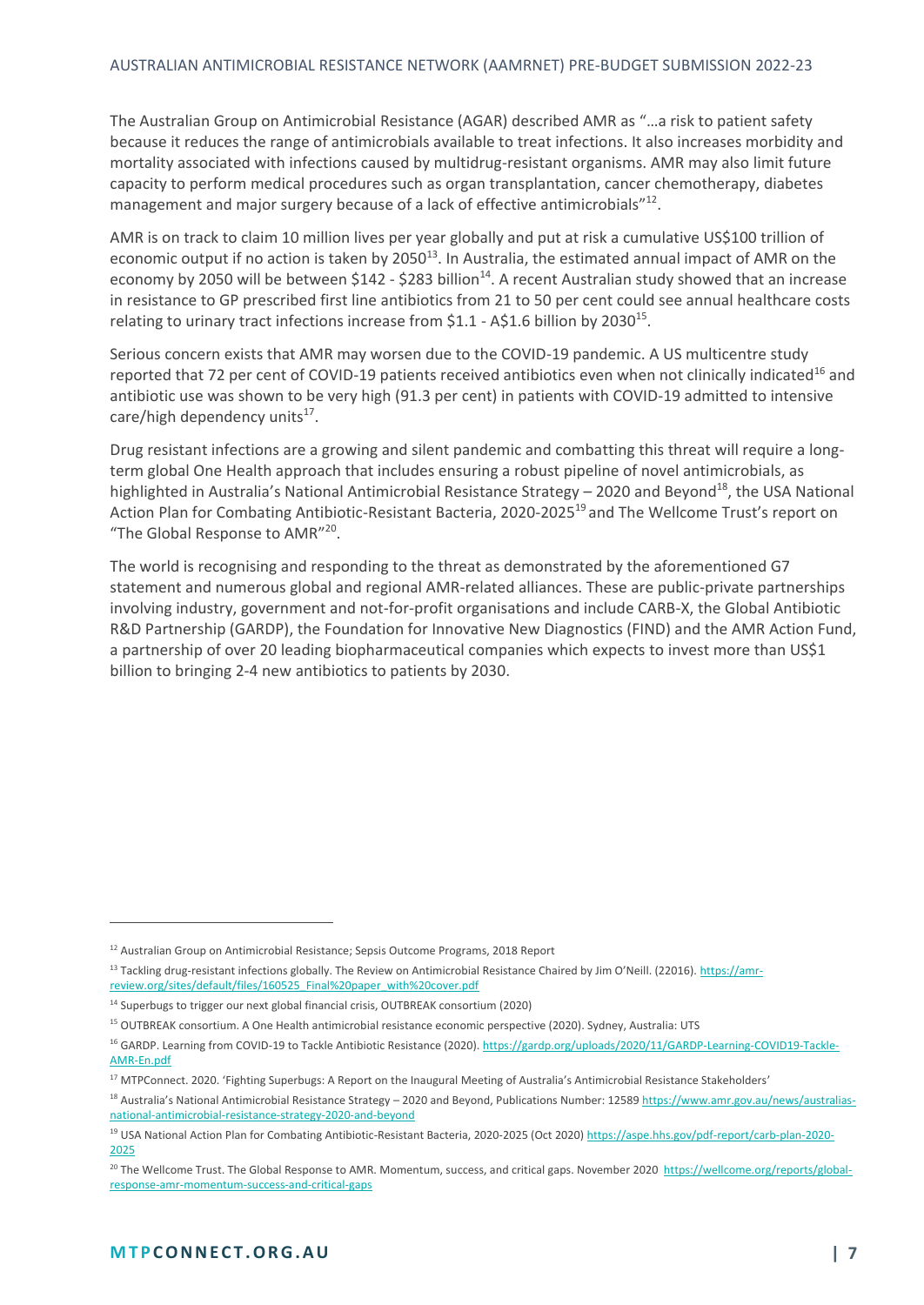## <span id="page-7-0"></span>**FUNDING REQUEST IN DETAIL**

#### <span id="page-7-1"></span>**1. Ensure the sustainability of AAMRNet through the provision of new funding**

AAMRNet is a collaboration of leading stakeholders committed to addressing the impact of AMR on human health. Its members and stakeholders include universities, not-for-profits, researchers, SMEs and large multinational companies, industry peak bodies, clinicians, patients, government, and regulators. As the only body in Australia able to provide whole-of-sector representation, AAMRNet is uniquely placed to promote Australia's role in the fight against AMR and help inform government priorities and strategies.

MTPConnect has supported the establishment and operations of AAMRNet through a commitment of \$300,000 from its Growth Centres Project Fund Program. This, combined with matched funds from industry partners of over \$400,000, will support the activities of AAMRNet until 30 June 2023. This commitment demonstrates significant opportunity for government to leverage any future funding of AAMRNet with existing industry funds obtained via membership fees.

AAMRNet aligns its activities closely with current Australian Government priorities. Including:

- The National Preventive Health Strategy, which identifies AMR as an emerging threat where Australia may wish to increase its preparedness.
- The National Manufacturing Priorities, which includes medical products.
- The Medical Research Future Fund (MRFF), which describes the need for collaborative, multidisciplinary research in AMR, "critical".
- **The National AMR Strategy, which outlines seven objectives to address AMR, including greater** engagement and collaboration.
- The Department of Industry Science Energy and Resources (DISER) Industry Growth Centre Initiative by working, as it relates to AMR, to:
	- 1. optimise the regulatory and clinical trials environment,
	- 2. boost commercialisation through increasing collaboration,
	- 3. improve access to global alliances, supply chains and markets,
	- 4. improve management and workforce skills.

AAMRNet is taking significant action on delivering on its strategic priorities to combat AMR. Current actions include:

- 1. In collaboration with DMTC and Biointelect; undertaking an audit of Australian AMR R&D capability,
- 2. in collaboration with CSIRO, scoping the establishment of a potential Australian AMR focused accelerator,
- 3. in collaboration with CSIRO, developing a report on how we better measure the real impact of AMR on mortality in Australia,
- 4. the formation of a working group on pricing and reimbursement to consider new and innovative funding models and ways of better valuing antimicrobials to support patient access, incentivising R&D, translation, and commercialisation, and,
- 5. working to develop a report on the impact of AMR on indigenous and remote populations.

These activities have relied largely upon goodwill and existing industry funding as the formation of the steering committee, development of strategy and agreement of the terms of reference have not been resource intensive. However continued rollout of the work program, including stakeholder engagement, communications, outreach and education, and policy development, will be resource and time intensive.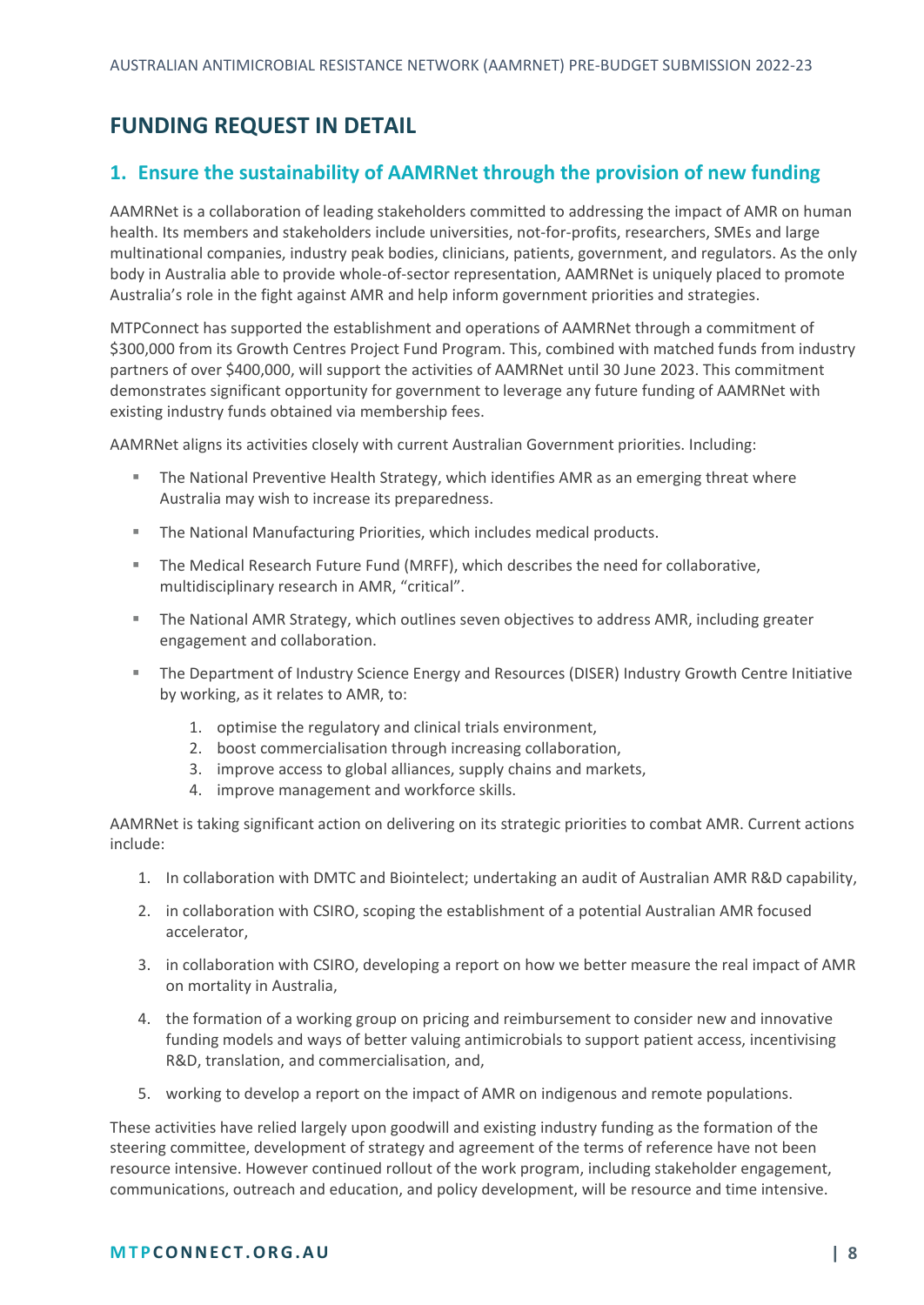Membership fees will cover some expenses but as there are few industry participants with significant financial capacity. Maximising the full potential of AAMRNet, and leveraging the existing funds provided through MTPConnect, will require additional external funding.

AAMRNet has demonstrated efficient and judicious use of funds to achieve significant milestones. This has been done through in-kind contributions from motivated supporters and partners. Projects undertaken by AAMRNet that require funding undergo robust screening. Proposals by members and partners are assessed and prioritised by a diverse steering committee chaired by MTPConnect and comprising leading Australian AMR experts, ensuring expenditure aligns with the aims, objectives, and priorities of AAMRNet as outlined in the terms of reference.

Building on MTPConnect's achievements as a trusted and independent voice to inform government on key issues, challenges and opportunities, AAMRNet has demonstrated it has the skills, knowledge and experience to provide advice to the Australian Government; through policy submissions, providing evidence to the Parliamentary inquiry into approval processes for new drugs and novel medical technologies, assisting the Department of Health with nominations to the AMR Youth Ambassador network and providing the sector with a "one-stop-shop" for engagement and communication on AMR - all within its first year.

With Australian Government funding for the Industry Growth Centre Initiative set to end at the end of Financial year 2022-2023, additional funding for AAMRNet is required to ensure it can continue to deliver on its ambitious workplan, provide advice on AMR to the Australian Government, and be the co-ordinated voice for action on AMR as it relates to human health in Australia.

#### <span id="page-8-0"></span>**2. Establish an AMR focused Accelerator in Australia**

Early-stage R&D at research and academic institutions is supported by current government research funds, including specific funding for AMR by agencies administering the Medical Research Future Fund (MRFF) and less so by the National Health and Medical Research Council (NHMRC). However, while connections between the research sector and industry are improving, closer collaboration would facilitate product development, capture the value of the investment in the research, and position Australia as a global leader in AMR research.

AAMRNet is partnering with CSIRO to scope the establishment of an Australian AMR accelerator with the aim to be fully endorsed by CARB-X and integrated into its global network, which includes accelerators in India, Germany, the UK and the USA. CARB-X has written to the Minister for Health and Aged Care confirming its intention to integrate the proposed Australian accelerator into its network should the Australian Government support the initiative. CARB-X accelerators are designed to provide scientific, technical, and business support to CARB-X-applicants and funded product developers, with the accelerator network acting as a one-of-a-kind source of knowhow and expertise in antibacterial drug development, diagnostics, business strategy and other areas essential to supporting early development research projects. Importantly the Australian accelerator would be the only CARB-X endorsed accelerator in the Western Pacific Region, expanding Australia's international AMR profile and connections.

In addition, the proposed accelerator would provide assistance and advice to Australian organisations looking to access other sources of overseas funding such as the Novo Repair Fund, AMR Action Fund, and others.

Australian Government support of the proposed AMR Accelerator would further leverage not only the work AAMRNet is doing with CSIRO on scoping a potential accelerator, but also the additional work it is doing with DMTC and Biointelect to audit Australia's capabilities in AMR R&D. The audit is critical, as whilst it is widely known that Australia has high-quality research capabilities, and that many Australian universities and SMEs are actively pursuing AMR research, there is a lack of co-ordination of this research. To maximise the impact of these efforts, a means of better connecting AMR knowledge generators, knowledge investors and knowledge users is urgently needed, and a national capability audit that maps Australia's AMR R&D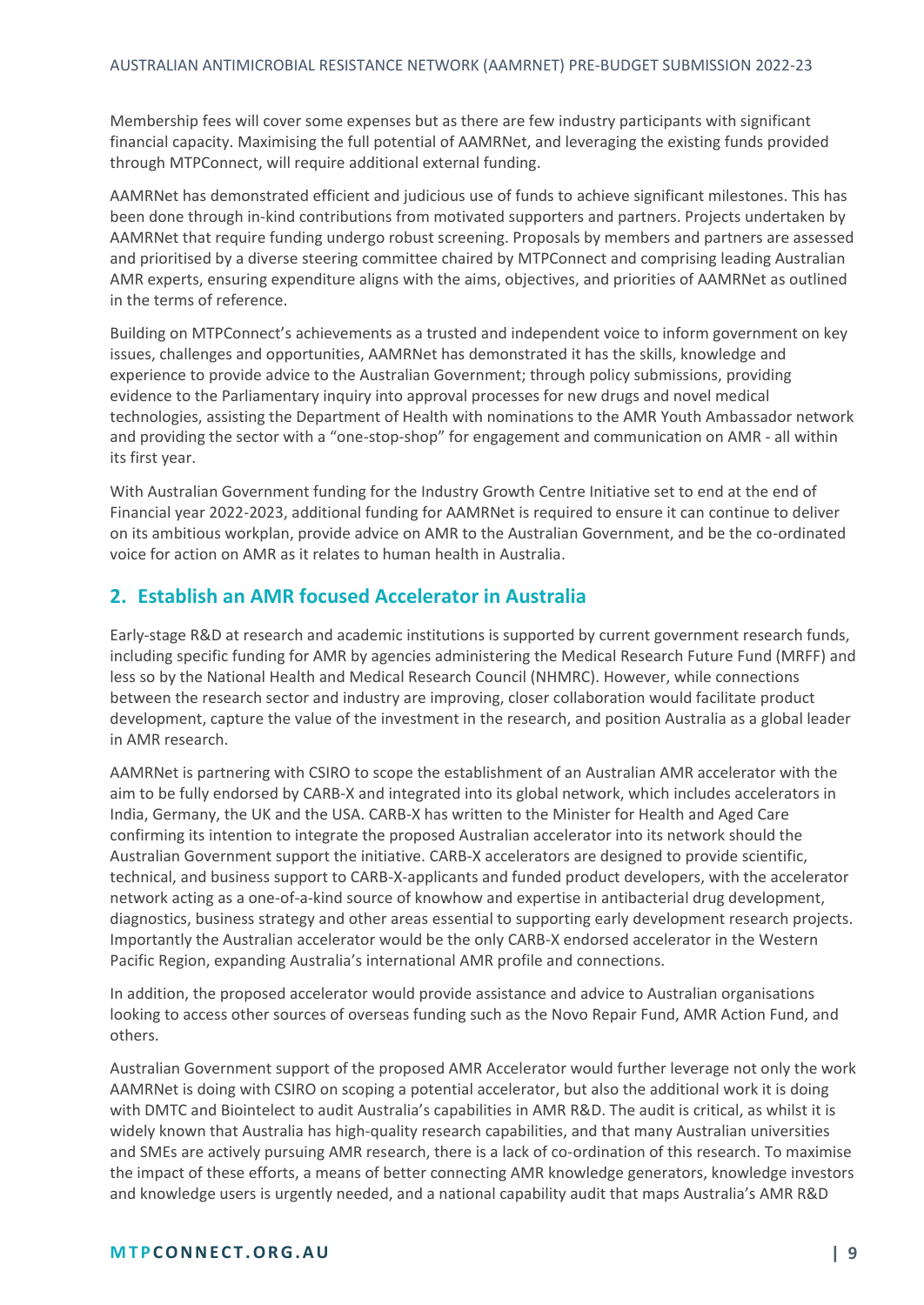stakeholders, capabilities, workforce, funding support, and opportunities for collaboration is an important first step to strengthening AMR R&D in Australia. A publicly accessible dashboard for researchers, public health organisations, and public and private funders and investors (from Australia and globally) aligned with the existing Global AMR R&D hub, would add significant further value to the audit, enabling the ability to follow current strengths in Australia's AMR R&D pipeline and ensuring visibility of Australian AMR R&D for attracting funding and investment from beyond our shores.

#### **The impact of an Australian AMR accelerator would include:**

- The creation of at least two high-value jobs; the Accelerator would employ two to three people who could mentor and guide Australian applicants to overseas funding opportunities, and promote Australian R&D capabilities to international organisations looking to access Australian expertise and infrastructure, including clinical trials capabilities. These accelerator employees would have experience in the development and commercialisation of AMR products, and an ability to integrate into CARB-X investment processes should the accelerator be endorsed by CARB-X and incorporated into its global network.
- Greatly improved likelihood of success for Australian applicants for overseas funding opportunities including CARB-X grants (up to A\$15 million per project); there have been approximately 12 Australian-based applications to CARB-X but only the relatively recent University of Queensland (UQ), and SpeeDx applications have been successful. A CARB-X endorsed Australian AMR accelerator will increase this ratio of success by improving the quality of submissions and we would expect that CARB-X would fund at least two projects per year in Australia (approximately A\$2-3million p.a. per project).
- Facilitation of Foreign Direct Investment (FDI); a major goal for the Accelerator would be to promote Australian fee-for-service capabilities to overseas companies seeking drug screening, pre-clinical and clinical development of novel therapeutics, diagnostic development, anti-bacterial vaccine R&D, and other support and expertise that is available in Australia. We believe the value of these FDI projects could be in the order of A\$10-20 million over three years including overseas companies conducting their Phase 1 clinical trials in Australia.
- Integration of the Community for Open Antimicrobial Drug Discovery (CO-ADD) into the operations of the Accelerator, providing practical and validated antimicrobial testing support to Australian applicants for overseas funding and investment. CO-ADD is internationally recognised for helping develop new antibiotics and is included on the Global AMR R&D Hub Dashboard alongside programs such as CARB-X and IMI ENABLE. It is operated out of the same UQ group that received CARB-X funding, so would ensure that Australian applicants had the appropriate type and quality of antimicrobial data required to meet the evaluation by the CARB-X review panel. Furthermore, CO-ADD has recently taken over the Shared Platform for Antibiotic Research and Knowledge (SPARK), a global antibiotic knowledgebase established by the Pew Charitable Trusts, so could help facilitate open access sharing of Accelerator data.
- Development of a publicly accessible dashboard for researchers, public health organisations, and public and private funders and investors (from Australia and globally) to follow current strengths in Australia's AMR R&D pipeline as it relates to human health. This dashboard data could be aligned with the existing [Global AMR R&D hub,](https://dashboard.globalamrhub.org/reports/investments/overview) ensuring visibility of Australian AMR R&D for attracting funding from beyond our shores. The funding would also enable the dashboard to be maintained by AAMRNet for 3 years.

An investment by the Australian Government of **\$1.8 million** over three years in an Australian AMR focused accelerator would leverage the work that AAMRNet is already doing in its collaborations with CSIRO, DMTC and Biointelect, and could generate a significant return to the Australian economy. Including potentially more than \$50 million over five years in overseas sourced funding to Australian biotech companies and research groups, and potentially \$10-20 million in FDI from companies seeking to access Australia's deep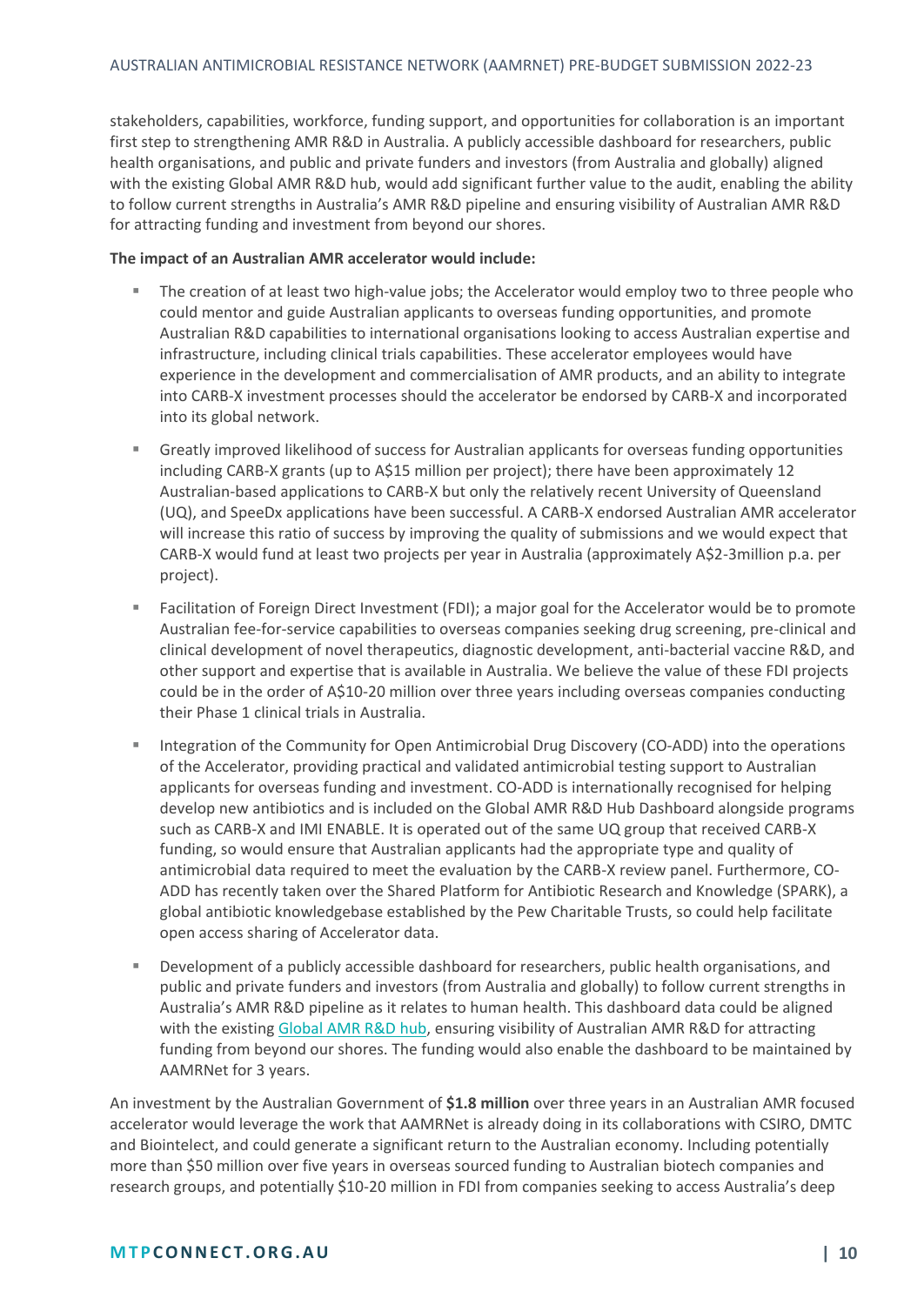capabilities in AMR R&D. In addition, it is expected that each additional Australian-based CARB-X award enabled by the Accelerator could fund over four researchers for up to 5 years, building Australia's capability and capacity in AMR research.

#### <span id="page-10-0"></span>**3. Invest in a Pilot Fund for Novel Antimicrobials**

AAMRNet is proposing the Australian Government allocate sufficient funding to develop and implement an innovative reimbursement pilot program for novel antimicrobials for the Australian market. An initial investment of **\$250,000** would enable AAMRNet to scope and develop a model for the pilot.

This is a unique opportunity for government, clinicians, researchers, and industry to work together on practical solutions for a pressing health issue. A simple, pragmatic approach can be found which would signal Australia's commitment to tackling the growing threat of AMR and ensuring we are at the cutting edge of this effort globally.

AAMRNet would leverage the expertise and networks of its supporters and partners to bring together key relevant stakeholders to consider options for adapting international exemplars to design a model for a pilot fit for purpose for Australia.

#### **Why a new funding model is needed**

DRIVE-AB (Driving Re-InVEstment in R&D and responsible AntiBiotic use) was a public-private, collaborative multinational consortium funded by the European Innovative Medicines Initiative to recommend options to stimulate innovation and responsible use while ensuring global access to novel antibiotics to meet public health needs. Its final report highlighted that "new economic models that create incentives for the discovery of new antibiotics and delink the return on investment from volume of sales are long overdue"<sup>21</sup>.

Australia, like other countries, has multiple challenges facing companies that invest in the development of novel antimicrobials:

- Uptake of novel antimicrobials is slow as they are typically held in reserve by healthcare practitioners until resistance to older treatments has emerged. This immediately limits the usage of a new product and the recouping of any research and development costs.
- There is no nationally consistent reimbursement system for antimicrobials in Australia. There are multiple payers with regard to novel antimicrobials and the payer will depend not only on the PBS status of the drug, but also on individual patient circumstances. For example, State Governments will bear the cost of treatment for public hospital inpatients. In the private hospital system however, the cost could be borne by the patient, the insurance company, the hospital, or the Federal Government when the antimicrobial is listed on the PBS and prescribed in accordance with PBS restrictions.
- The need for hospitals to manage their budgets means that the use of novel antimicrobials can be discouraged for financial reasons, even when they may be a more clinically appropriate treatment for a patient than a generic antimicrobial<sup>22</sup>.
- Novel antimicrobials are generally undervalued by reimbursement systems relative to the benefits they bring to society as indispensable, life-saving drugs. This is because of the existence of low-cost, often generic comparators which are still effective for many but not all infections, and the inherently narrow focus of health technology assessment (HTA) on direct health costs and benefits. While it may be appropriate for most therapies to maintain that narrow focus, the societal benefits

 $21$  DRIVE-AB, Novel business models needed to revive reinvestment in antibiotics

http://drive-ab.eu/wp-content/uploads/2015/07/Novel-business-models-needed-to-revive-reinvestment-in-antibiotics\_Ursula\_Biotechnology-Journal.pdf

<sup>&</sup>lt;sup>22</sup> Bhatti, T et,al 2018, A Perspective on Incentives for Novel Inpatient Antibiotics: No One-Size-Fits-All, Journal of Law, Medicines and Ethics, p60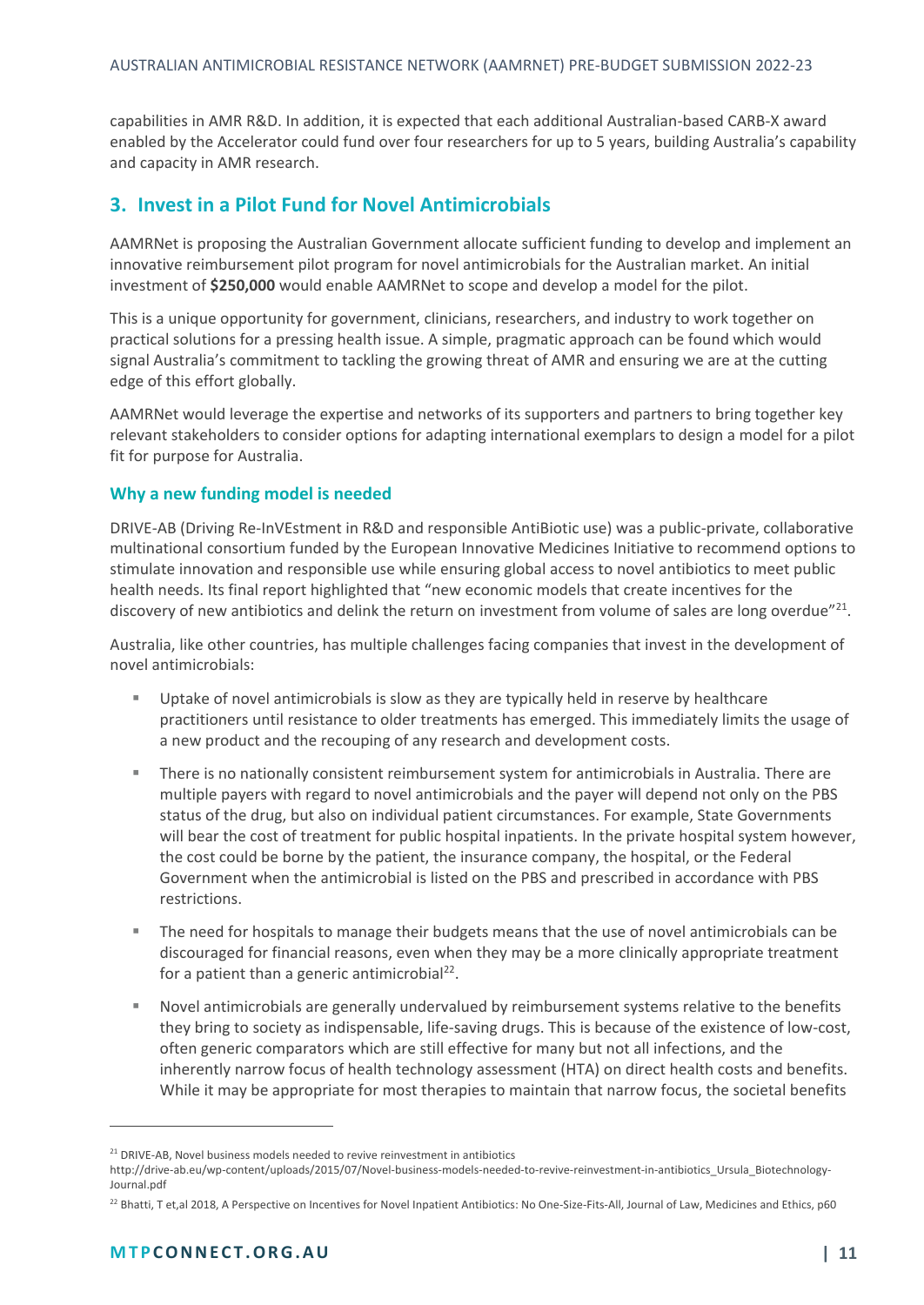of having a supply of novel antimicrobials requires a broadening of the HTA perspective. Indirect costs, such as delays in surgical procedures for patients with AMR, need to be considered in estimating the value of new antibiotics. Additionally, longer term direct health costs associated with development of complications of AMR, such as patient readmissions to hospital and extended lengths of hospitalisation need to be considered in HTA.

**•** Precision medicine is more important than ever in antimicrobial therapy but is powerfully disincentivised by regulatory processes based on clinical indications. Developing a precise therapy for a specific bacterial pathogen is economically unattractive but is necessary to control the collateral selection pressure that is driving AMR development.

New funding approaches in the UK, Sweden and the US provide exemplars for Australia to consider

In order to stimulate the 'broken market' a new approach to funding is urgently needed. The UK recently launched a pilot program using a 'de-linked' model in which companies are paid an annual subscription fee to supply as much or as little of an antimicrobial as required. This results in more predictable revenue for the manufacturer and coverage for the health system in the event of disease outbreaks. In other words, companies are paid for antimicrobials based on their expected value to the health system, as opposed to the actual volume used.

In Sweden, a new reimbursement model is being piloted which aims to ensure the availability of new antibiotics of special medical value. Pharmaceutical companies that enter into contracts and fulfill the requirements for availability will be guaranteed a certain annual income at the national level. Regions will continue to buy and pay as usual for the products. If the actual income from regions to the companies is lower than the guaranteed income for a given year, the difference will be paid from the national level. If, on the other hand, revenue from the sales exceeds the guaranteed level for a given year, the company received 10 per cent of the value of the guaranteed annual compensation for fulfilling availability requirements.

In the US, the Pioneering Antimicrobial Subscriptions to End Upsurging Resistance (Pasteur) Act also proposes a model that would provide market incentives for life-saving antimicrobial therapies. Under this Act, the US government would provide a subscription payment similar to the UK model, but larger (proportionate to the relative size of the US economy) and based on clear Target Product Profile characteristics rather than the HTA used by the National Institute for Health and Care Excellence (NICE). Antibiotic developers would be paid annual, contractually agreed amounts for a duration ranging up to the antimicrobial's patent life. The government would offer developers an upfront payment for access to their eligible antimicrobial and would consider the clinical need and novelty of the therapy. Under this proposal, patients in the US insured by national payer plans (Medicare or Medicaid) would have access to Pasteur Act antimicrobials at no additional cost to the government. The PASTEUR Act would also provide education on stewardship to facilitate appropriate use of new antimicrobials. A decision on the Act is expected before the end of 2022.

Elements of all these new approaches could be considered for possible incorporation into an Australian pilot.

#### **A Pragmatic Valuation Approach**

Countries around the world are looking at how to tackle the challenge of bringing novel anti-infectives to market. The UK has already spent several years developing a workable model to determine the expected value<sup>23</sup> which takes into account their full value to society, including spectrum value, transmission value, enablement value, diversity value and insurance value (STEDI). This work is ongoing, as they acknowledge the need for balance between the difficulty of the task, the complexity of the modelling required and the

<sup>23</sup> Rothery, C., Woods, B., Schmitt, L., Claxton, K., Palmer, S., Schulper, M., 2018, *Framework for Value Assessment of New Antimicrobials. Implications of alternative funding arrangements for NICE Appraisal.* EEPRU, Policy Research Unit in Economic Evaluation of Health &Care Interventions, viewed 17 December 2019 [<http://www.eepru.org.uk/wp-content/uploads/2017/11/eepru-report-amr-oct-2018-059.pdf>](http://www.eepru.org.uk/wp-content/uploads/2017/11/eepru-report-amr-oct-2018-059.pdf)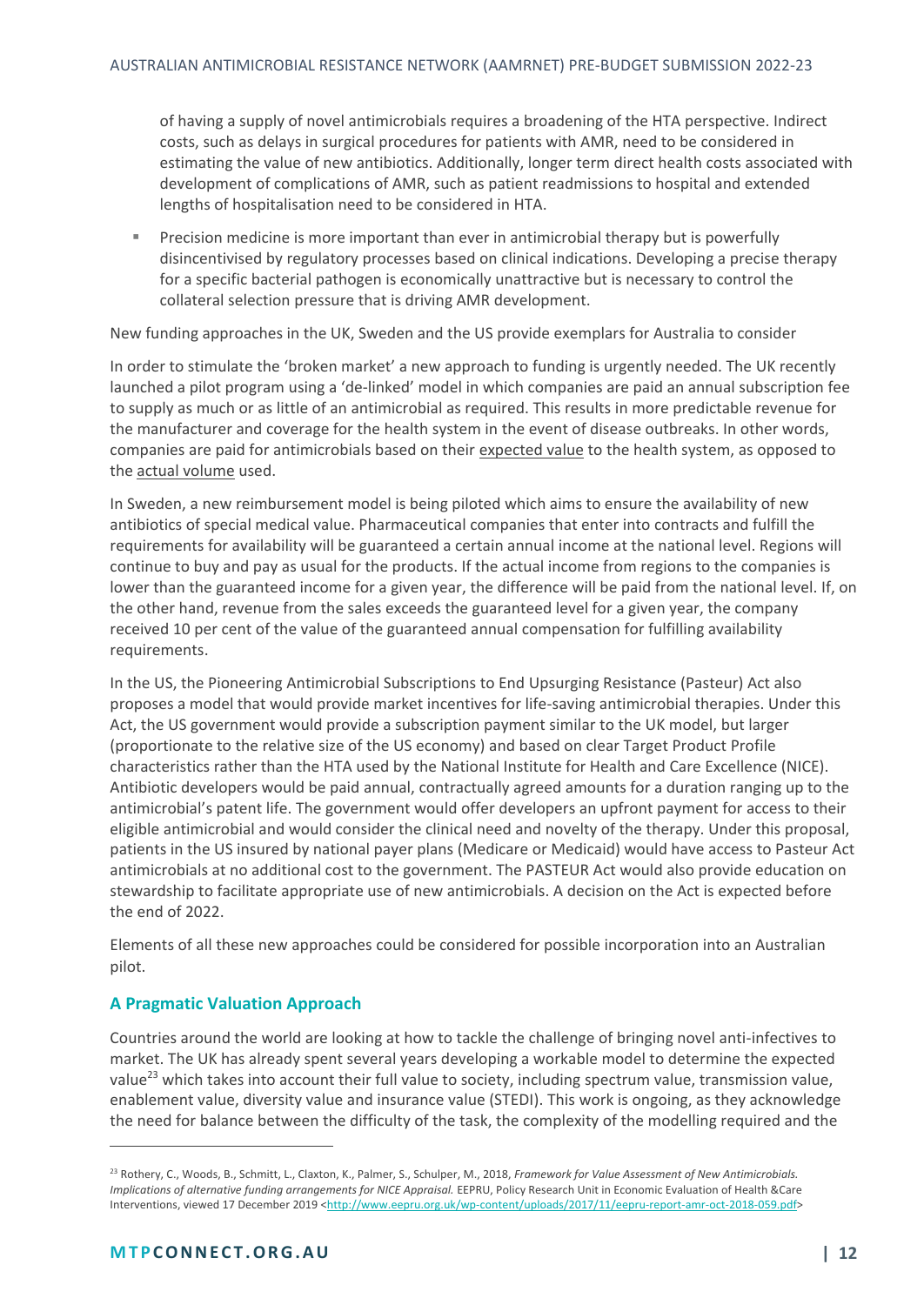use of expert opinion. Australia, through AAMRNet, could consider these developments and how these might be pragmatically adapted for use within Australia's HTA processes.

A recent report which reviews the available data on the burden of AMR estimates that \$10 million per year would be appropriate to fund a novel antimicrobial for a pilot in Australia<sup>24</sup>.

#### **Proposed principles for an Australia pilot**

The following principles could be considered for inclusion in an Australian pilot.

- 1. The pilot could use the **de-linked model** whereby an annual subscription fee is paid regardless of the amount of antimicrobial used.
- 2. The pilot should be **jointly supported by the Australian and State and Territory Governments**. The National Blood Authority provides an example of a joint funding model.
- 3. The pilot could be reserved for up to five drugs which treat organisms for which the impact of resistance is high in the hospital setting. For example, carbapenem-resistant *Pseudomonas aeruginosa* is a priority 1 pathogen according the WHO<sup>25</sup> and is a major emerging AMR threat in Australia<sup>26</sup>. Novel antibiotics to treat this pathogen are available but they are expensive compared to cheaper generic options so can be under-used, even when they are the most appropriate choice.
- 4. The pilot should ensure **equity of access** to the chosen drugs across metropolitan, regional, rural and remote Australia, in all states and territories.
- 5. The pilot should support **the AMS principle of using the right drug for the right patient**, for the right organisms, at the right dose, at the right time, so that usage is always based on clinical need and appropriate use rather than the cost of an antibiotic.
- 6. The pilot should recognise the **broader social value** of making novel antibiotics available, including the STEDI values, while at the same time preserving their use according to AMS principles.
- 7. The pilot should act as a signal to industry that the government is willing to create **a stable market for novel antimicrobials**.
- 8. The pilot should establish **Australia as an AMR policy leader** by providing an example for other countries to follow to help address the growing, global threat of AMR.
- 9. Metrics should be developed and aligned on across all stakeholders to measure the outcomes of the pilot, such as hospitalization/ healthcare costs in the respective region. The outcomes will help to refine, if needed, the design of the pilot moving forward.
- 10. The pilot should support international efforts through bodies like the G7, G20 and Global Leaders Group on AMR to assist in establishing environmental standards for the manufacture of antibiotics through incentives and standards in the purchasing and reimbursement of antibiotics by the Australian and State and Territory Governments.

The short-term benefit of such a pilot is that up to five novel antibiotics could be available for clinicians to prescribe to the right patient at the right time with no budget constraints.

The long-term benefit of such a pilot is that it would send a strong signal to the market that there is a reliable return for investing in research and development decisions and would also set an example for other countries to do the same.

<sup>&</sup>lt;sup>24</sup> Health Technology Analysts 2020, Federal Fund for Novel Antimicrobials

<sup>25</sup> <https://www.who.int/medicines/publications/global-priority-list-antibiotic-resistant-bacteria/en/>

<sup>26</sup> Williamson, Deborah. A., Howden, Benjamin P., Paterson, David L., 2019, *The risk of resistance: what are the major antimicrobial resistance threats facing Australia?* Medical Journal of Australia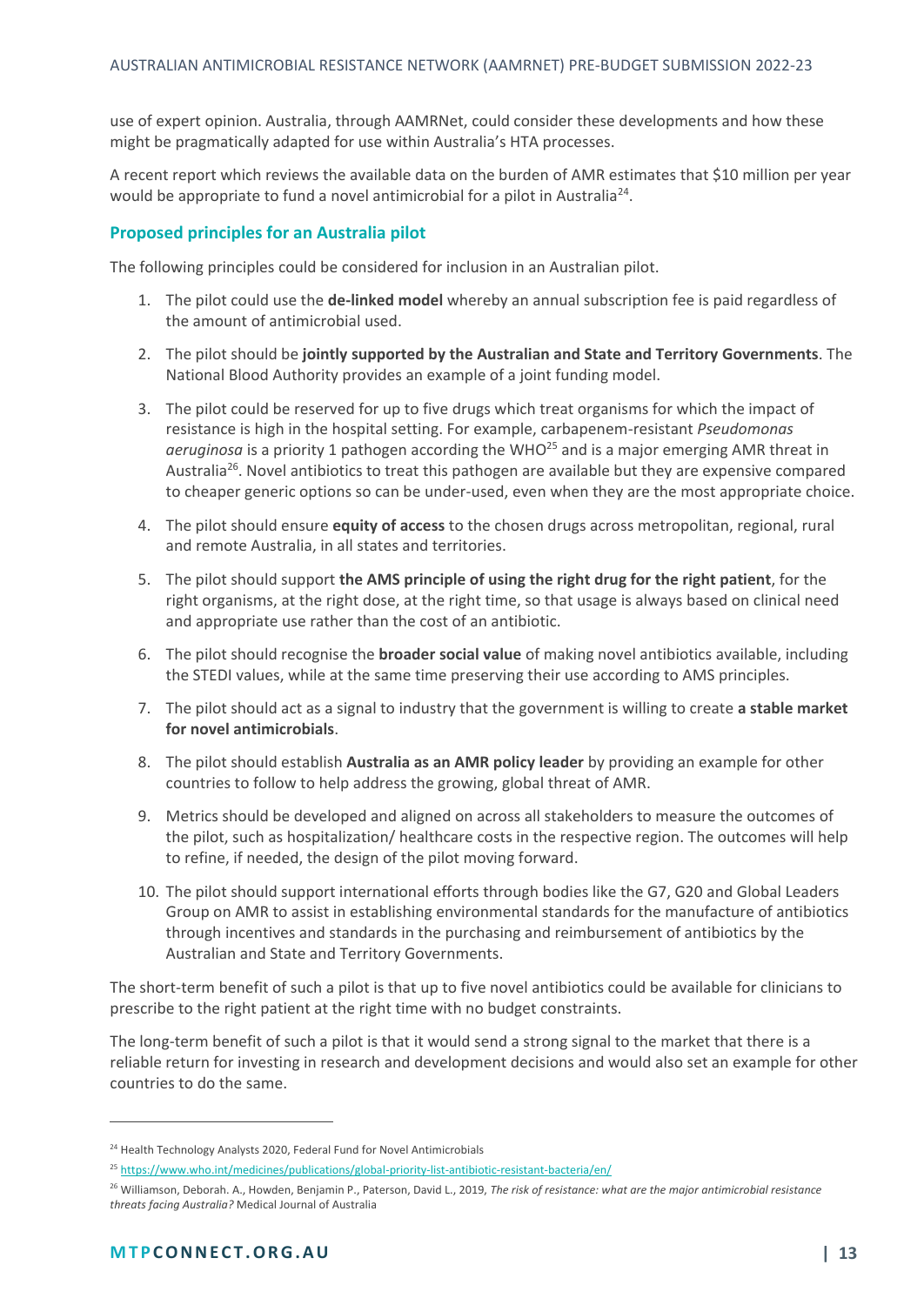AAMRNet is committed to working with government to help re-stimulate the market for these crucial therapies and is most appropriate due to the combined national and international expertise of its members and stakeholders.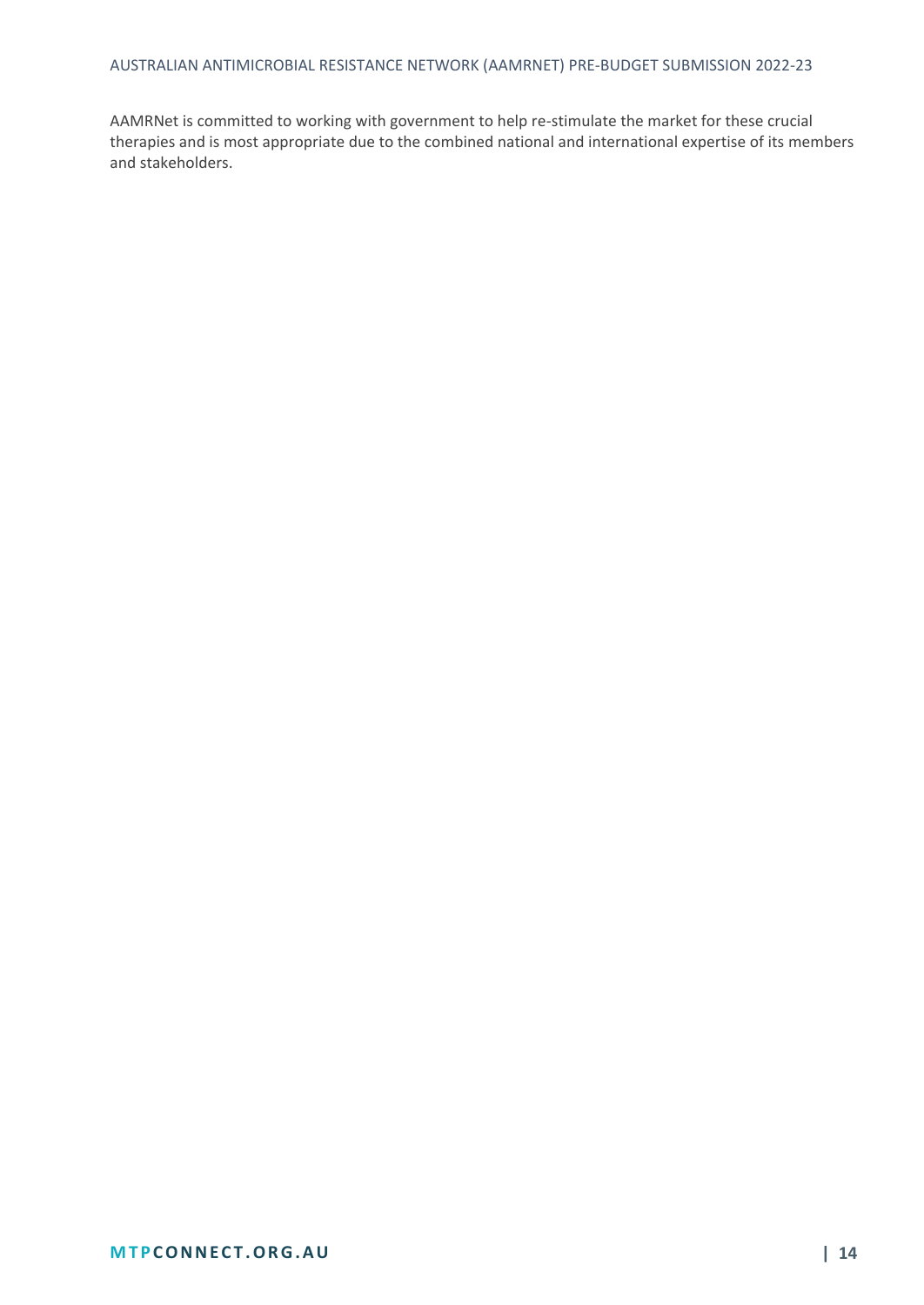### <span id="page-14-0"></span>**ABOUT AAMRNET**

AAMRNet, Australia's first Antimicrobial Resistance network, was launched on 24 September 2020. It is an industry-led, inclusive collaboration of stakeholders, all committed to addressing the impact of antimicrobial resistance (AMR) on human health. In response to a key recommendation of the report, "Fighting Superbugs"<sup>27</sup> AAMRNet was established and is operated by MTPConnect with the support of Pfizer ANZ, CSIRO, MSD Australia, GSK Australia, Botanix Pharmaceuticals, Recce Pharmaceuticals, SpeeDx, Biointelect, Monash Centre to Impact AMR and Medicines Australia. AAMRNet provides a unified voice to support and promote Australia's role in the global fight against the growing threat of drugs resistant infections.

To successfully combat AMR, collaboration is crucial, and the key stakeholders are many and varied. AAMRNet includes and engages with key relevant Australian and global stakeholders across the health and medical research sector, the biotechnology and pharmaceutical industry, clinicians, government, and regulators. The result is the only Australian network that links all these key stakeholders together.

AAMRNet is guided by a steering committee co-chaired by Dr Dan Grant and Andrew Bowskill from MTPConnect and comprising experts from industry and academia including Professor David Paterson from The University of Queensland Centre for Clinical Research, David Grolman from Pfizer ANZ, Paul Field from GARDP, Julie Phillips from Opal Biosciences, Professor Geoff Coombs from the Australian Society for Antimicrobials, Jenny Herz from Biointelect, Simon Jessup from MSD Australia and Elizabeth de Somer from Medicines Australia.

AAMRNet is ideally placed to work closely with the Australian Government to deliver progress on its commitment to combat AMR.

For further information in relation to this submission please contact:

Andrew Bowskill, Co-Chair AAMRNet MTPConnect Director of Stakeholder Engagement for Queensland Level 7, 37 Kent Street, Woolloongabba QLD 4102 Telephone: +61 423 644 044 Email: [andrew.bowskill@mtpconnect.org.au](mailto:andrew.bowskill@mtpconnect.org.au)

<sup>&</sup>lt;sup>27</sup> MTPConnect. 2020. 'Fighting Superbugs: A Report on the Inaugural Meeting of Australia's Antimicrobial Resistance Stakeholders'